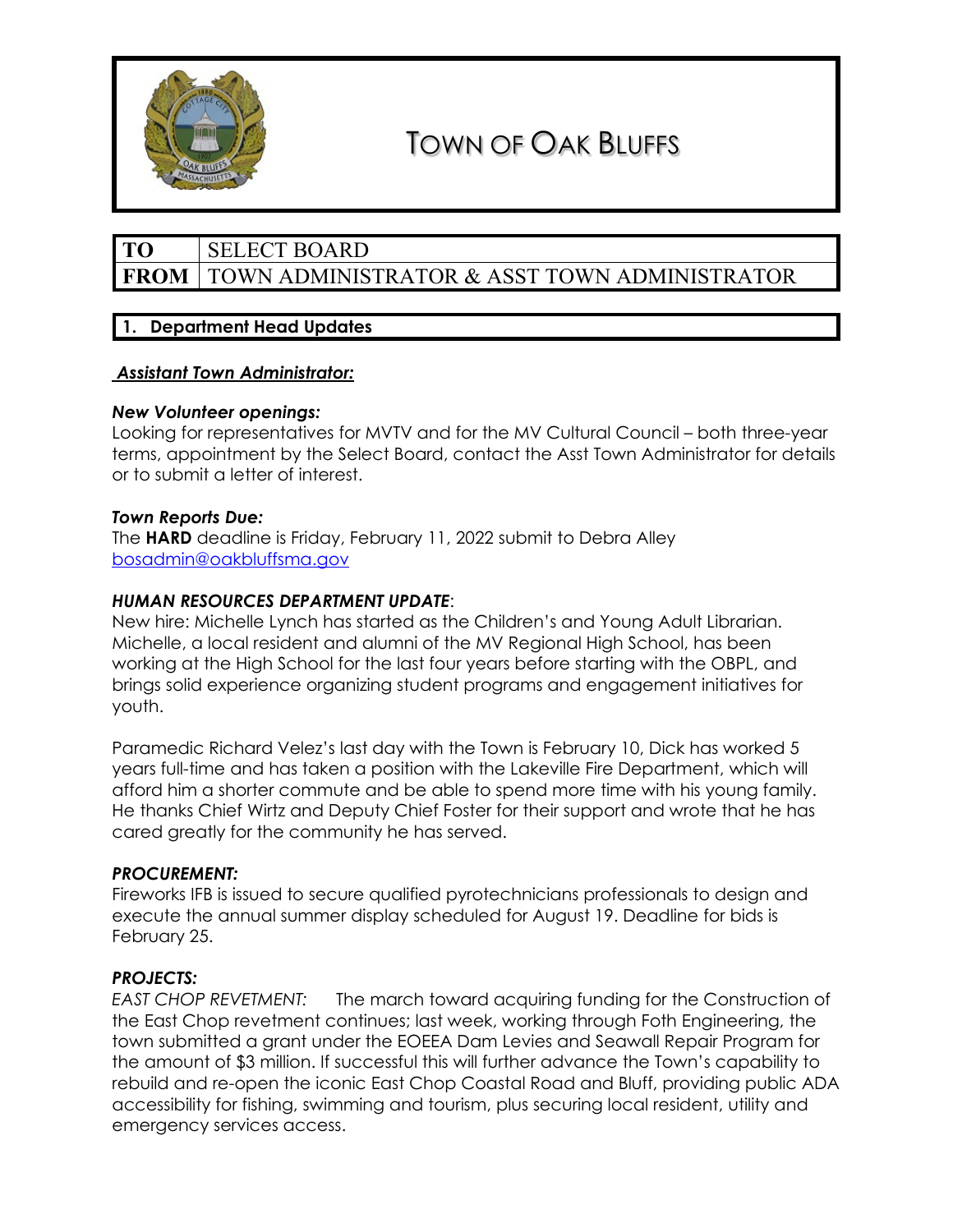

# TOWN OF OAK BLUFFS

**TOWN HALL MOVE:** Last week Sterling Movers did a tour of the new facility and met with department staff to prepare for the anticipated move. There is a lot to be done internally with organization of filing systems, allocation of file space in the new building, and switching systems from a hard close to re-opening overnight. We ask the public to be patient while staff continue to fulfill their public service duties while simultaneously packing their offices.

**Town Hall offices will be closed February 17 and 18** with no services available and online will be limited due to servers being down and staff unpacking offices for reopening on February 22. We are posting online for residents to plan accordingly in consideration of this schedule.

My office (ATA) will be working with Ray Moreis and Debra Alley to coordinate with staff and get ahead of any foreseeable issues.

- *Assessors*: See attached report
- *Fire/EMS:* See attached report

# **2. Financial Report**

*Financial Update from Asst Accountant*: Attached are copies of the summary revenue and expenditure reports through the warrant dated January 27<sup>th</sup>, 2022, along with an analysis of Local Estimate Receipts by month for FY21 and FY22. This warrant represents the completion of 57.69% of the fiscal year. Through this period, expenditures sit at 58.3%, so we're headed in the right direction. LER Receipts are strong due to the 2nd quarter disbursement on the excise and meals tax. Total revenue collections are already at 95% of the FY22 estimate for the entire year.

*Town Administrator comments:* Our LER collections to date far exceed the amount collected at this same time last year. We are cautiously optimistic that our LER's will equal or exceed last year's total as we still have collections for motor vehicle excise tax, two Meals & Rooms Tax, some Licensing & Permits, and Harbor receipts that are due between now and June. While impressive, we still need to remain conservate in our estimates to ensure that we remain fiscally responsible and flexible as these revenues may not remain at these levels indefinitely.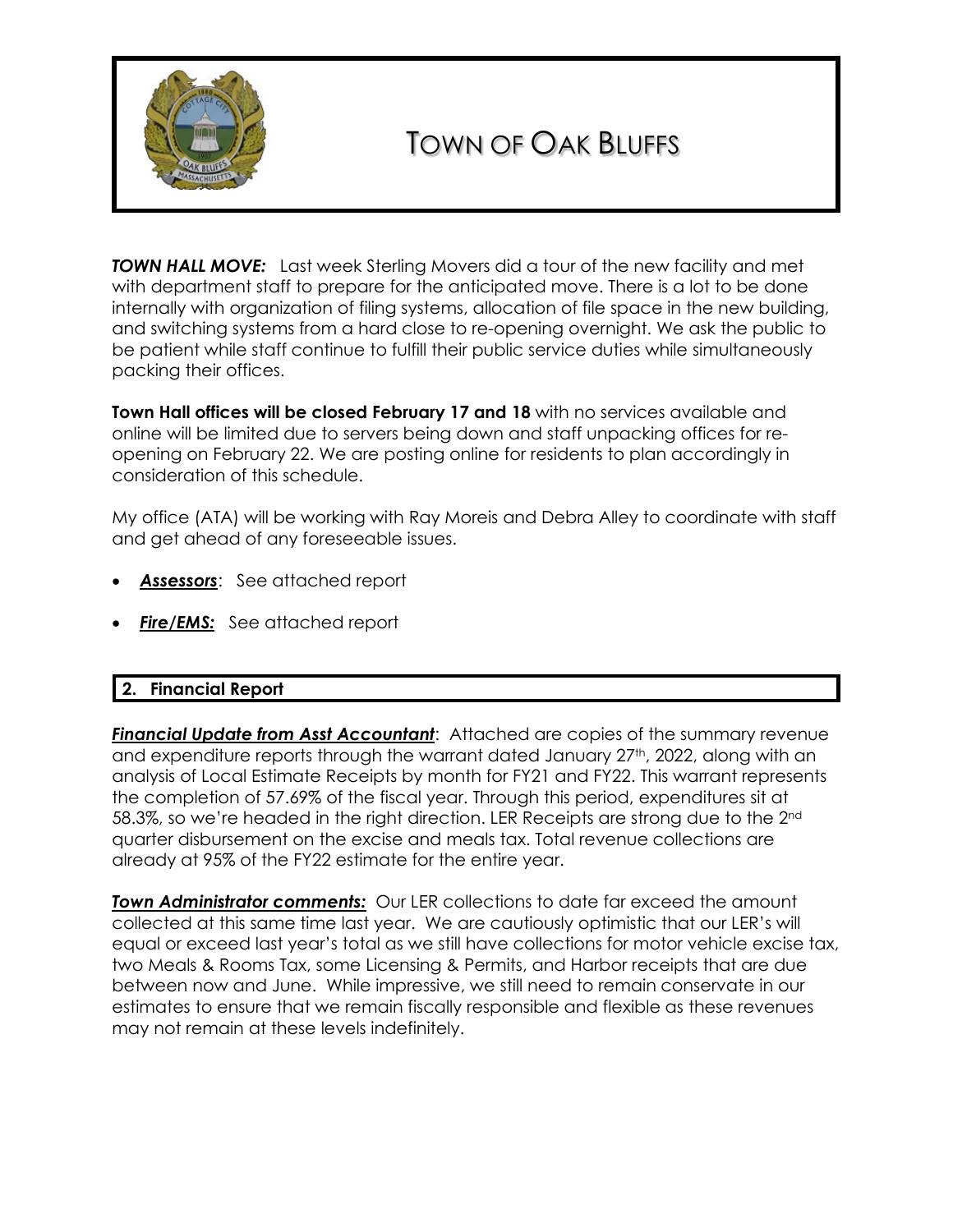

# TOWN OF OAK BLUFFS

# **3. Project/Grant Updates**

*Circuit Ave*: The weather appears to be cooperating this week and LLC expects to be able to pour cement for three days this week-Wed, Thurs, and Friday. They will be working with each business as they progress to keep any restrictions to access to a minimum. One important thing they noted is that use of deicing chemicals of any kind on the sidewalks must be avoided for at least thirty days after the concrete is poured. Use of deicing chemicals on new concrete can cause pitting, spalling, discolorations, structural damage, or other compromising issues. If necessary, plain sand may be lightly applied for traction.

## **4. Other Updates**

• *We continue to send our best wishes to Alice for a speedy recovery!*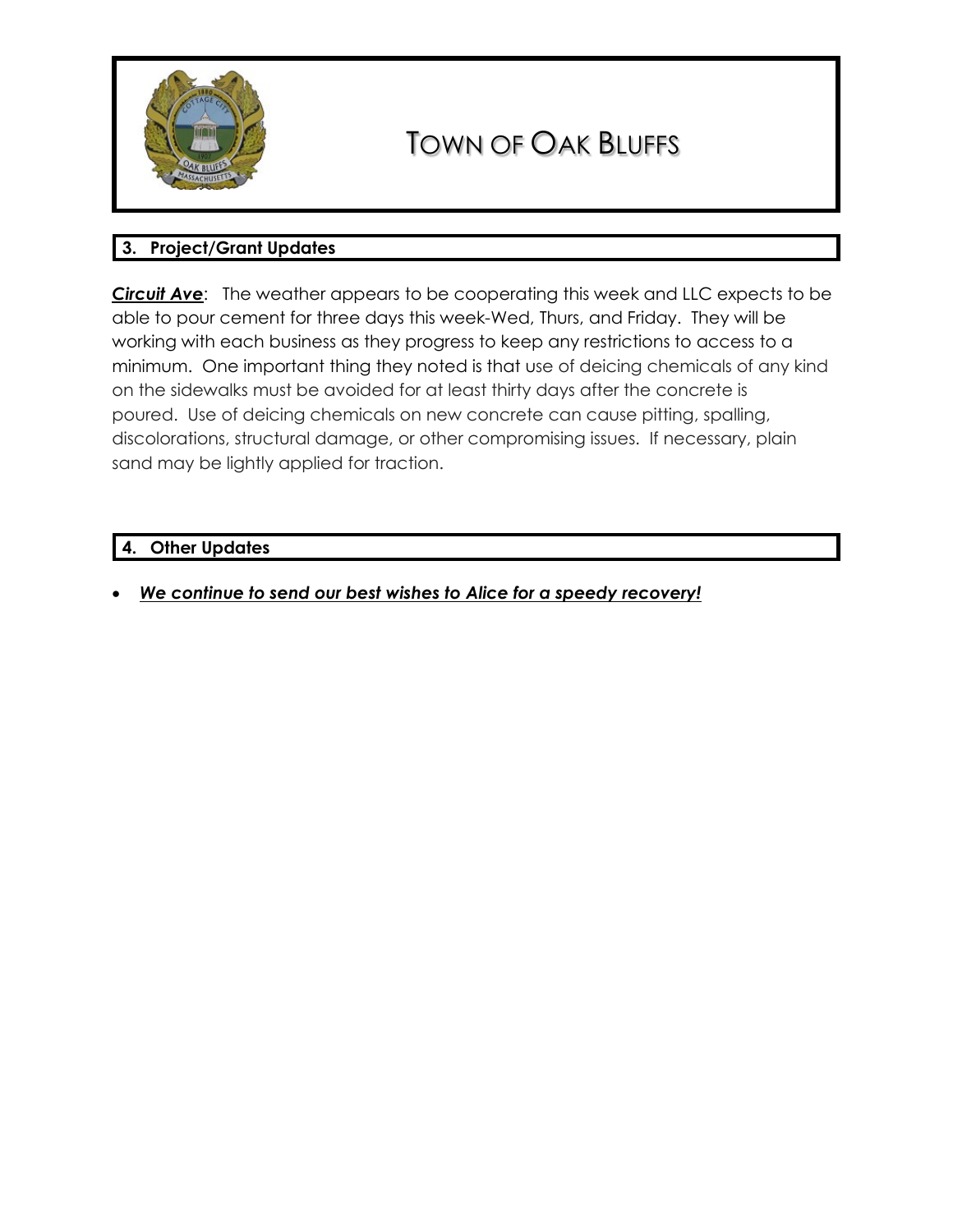

# **TOWN OF OAK BLUFFS ASSESSING DEPARTMENT**

56 School Street P.O. Box 1327 Oak Bluffs, MA 02557 508-693-3554 Ext. 201

# **Oak Bluffs Assessor's Report – February 8, 2022**

I am writing this on February  $2<sup>nd</sup>$ , one day after the due date for real estate abatement applications. Historically, we've received one or two applications after February  $1<sup>st</sup>$  but postmarked on or before, and those are valid applications, but the bulk should be in by now.

I am delighted to say we have only eight real estate abatement applications in hand. This is typical for our department (and quite low for a town our size). However, in a year where median value increases were 17% and hundreds of residential properties saw increases closer to 30% it is quite an achievement.

Average tax bills were up six percent, the very top of our usual 2% to 6% range. And I assessed single family homes at 100% of full and fair cash value this year (we have an allowed range and are often closer to 95% for single family homes). It all added up to one potentially very challenging abatement environment.

And then there was the new residential exemption. In other towns, the first year of a residential exemption often fuels hundreds of abatement applications from frustrated second home owners and landlords.

Clearly the town leadership has been doing a strong job communicating with the public throughout the year. I spoke with dozens and dozens of taxpayers, both residents and second home owners. I can't think of one that didn't understand the unusual Covid real estate market, the financial pressures facing our fixed income seniors and young families, the spending restraint the town shows, and the challenges the town faces from outside forces. People were all reasonable, and many ended the calls happy they could help a bit.

I believe the low initial residential exemption amount was a huge driver of this public consideration. I was able to say "hey, a couple hundred bucks can make or break things for our most vulnerable residents, and it only cost you thirty bucks, not that thirty bucks is nothing, but…." I was able to point to the much higher exemption amounts in other towns and said this first year begins the dialog. And when they were from NY or FL or Boston, etc., I was able to gently point out that they'd been enjoying the same benefit for years.

We're going into a recertification year in FY23. It is going to be busy!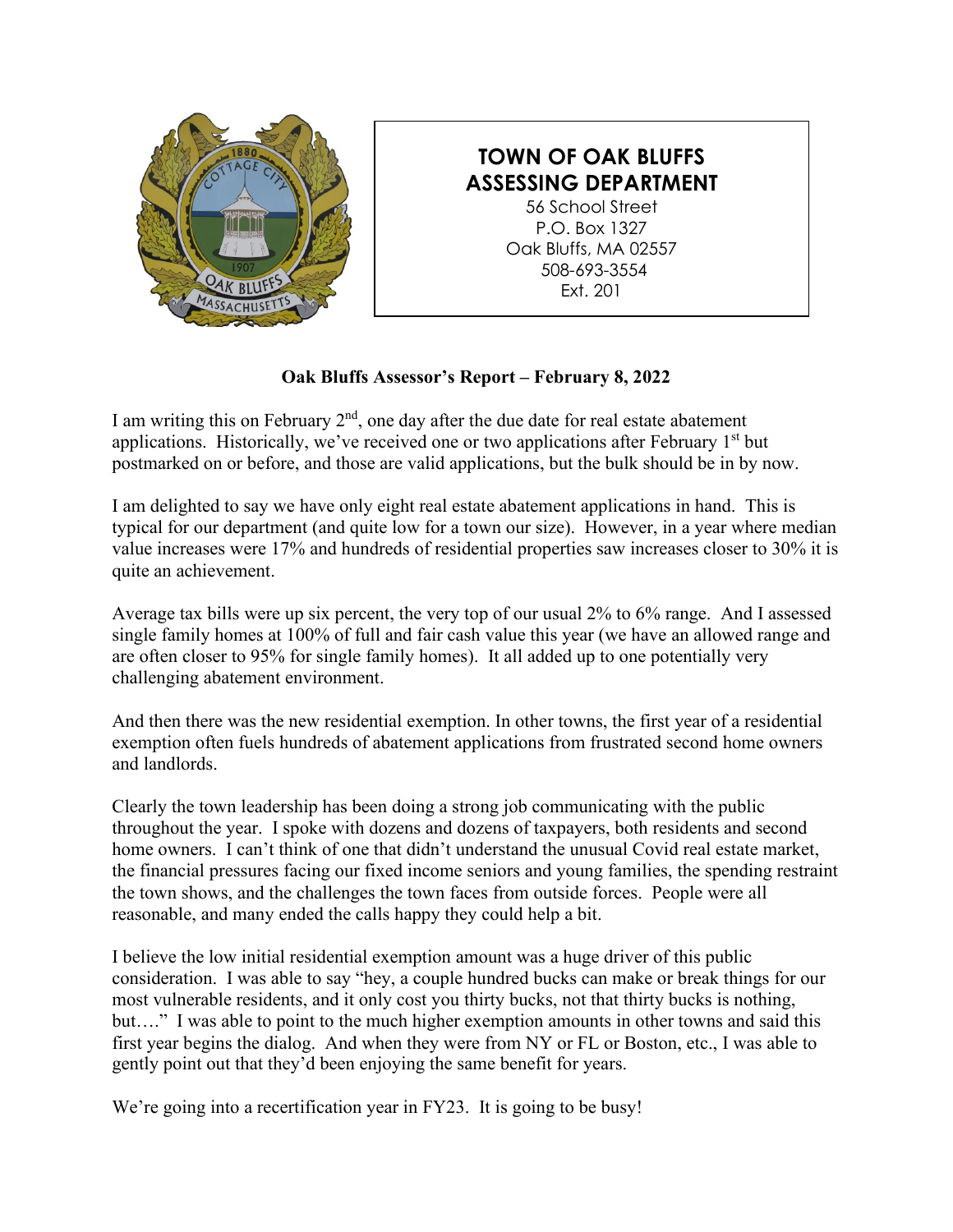| <b>EMSD</b><br>В<br><b>TEL</b><br>В<br>January 2022 |
|-----------------------------------------------------|
|                                                     |

1

Г

| C                                                                                                                                                                                                                                                                                                                                                                                                                                                                                                                                                                                                                                                                                                                                                                                          |  |  |  |  |  |  |  |  |
|--------------------------------------------------------------------------------------------------------------------------------------------------------------------------------------------------------------------------------------------------------------------------------------------------------------------------------------------------------------------------------------------------------------------------------------------------------------------------------------------------------------------------------------------------------------------------------------------------------------------------------------------------------------------------------------------------------------------------------------------------------------------------------------------|--|--|--|--|--|--|--|--|
| Motor vehicle accident with entrapment requiring extrication from the wreckage.                                                                                                                                                                                                                                                                                                                                                                                                                                                                                                                                                                                                                                                                                                            |  |  |  |  |  |  |  |  |
| C                                                                                                                                                                                                                                                                                                                                                                                                                                                                                                                                                                                                                                                                                                                                                                                          |  |  |  |  |  |  |  |  |
| Worked with MVCS and Harbor Homes to implement the new overnight homeless shelter.<br>Developed both fire and EMS plans with them                                                                                                                                                                                                                                                                                                                                                                                                                                                                                                                                                                                                                                                          |  |  |  |  |  |  |  |  |
| $\mathbf C$                                                                                                                                                                                                                                                                                                                                                                                                                                                                                                                                                                                                                                                                                                                                                                                |  |  |  |  |  |  |  |  |
| Two building realated issues.<br>1. There is mold and moisture damage in the womens locker room possibly from the mens<br>locker room. This is due to a lack of ventilation in either locker rooms for the showers. This has<br>been an ongoning issue and needs to be addressed before greater damage is done.<br>2. The side of the building against the fence should be filled and graded. It is a hazard for<br>members responding into the staion and utilizing the side doors. I have spoken to R. Mories<br>about it recently.                                                                                                                                                                                                                                                      |  |  |  |  |  |  |  |  |
| P                                                                                                                                                                                                                                                                                                                                                                                                                                                                                                                                                                                                                                                                                                                                                                                          |  |  |  |  |  |  |  |  |
| Paramedic Richard Velez submitted his resignation to take a Fire/ EMS position with the Town<br>of Lakeville MA. Congratulations and thanks to him for his great service to our community.<br>We will be working with HR on a replacement for Mr. Velez.<br>Hired a local islander, Bradley Carroll as a full time Paramedic. She replaces Paramedic<br>Gonzalves who resigned in July 2022.                                                                                                                                                                                                                                                                                                                                                                                               |  |  |  |  |  |  |  |  |
| S<br>V                                                                                                                                                                                                                                                                                                                                                                                                                                                                                                                                                                                                                                                                                                                                                                                     |  |  |  |  |  |  |  |  |
| Continuing to monitor the work on Circuit Av.<br><b>MVCS/ Harbor Homes shelter</b><br>Hotel Morgan renovations being monitored due to some issues with access                                                                                                                                                                                                                                                                                                                                                                                                                                                                                                                                                                                                                              |  |  |  |  |  |  |  |  |
| М                                                                                                                                                                                                                                                                                                                                                                                                                                                                                                                                                                                                                                                                                                                                                                                          |  |  |  |  |  |  |  |  |
| We had a storm<br>The FD/EMS put additional staff on to support operations during the storm. Extra staff was on<br>from 1800 Friday 1/28-1800 Sunday 1/30. The staffing cost was \$3,997.76. All calls for<br>service both emergencies and nonemergent were responded to. There were two electrical pole<br>fires, multiple downed wire calls, medical calls and other alarm calls.<br>The County EOC was opened and manned from 0900 on saturday to 1200 on Sunday. This<br>center answered a dedicated phone line to coordinate responses island wide.<br>The regional 24 hr shelter was opened in the OB School at 1900 saturday and closed 1200 on<br>sunday. A family of 4, including and infant, utilized the shelter for the night.<br>I will release the AAR once it is completed. |  |  |  |  |  |  |  |  |
| S<br><b>EMS C</b><br>B<br>- F<br>N<br>S<br>D                                                                                                                                                                                                                                                                                                                                                                                                                                                                                                                                                                                                                                                                                                                                               |  |  |  |  |  |  |  |  |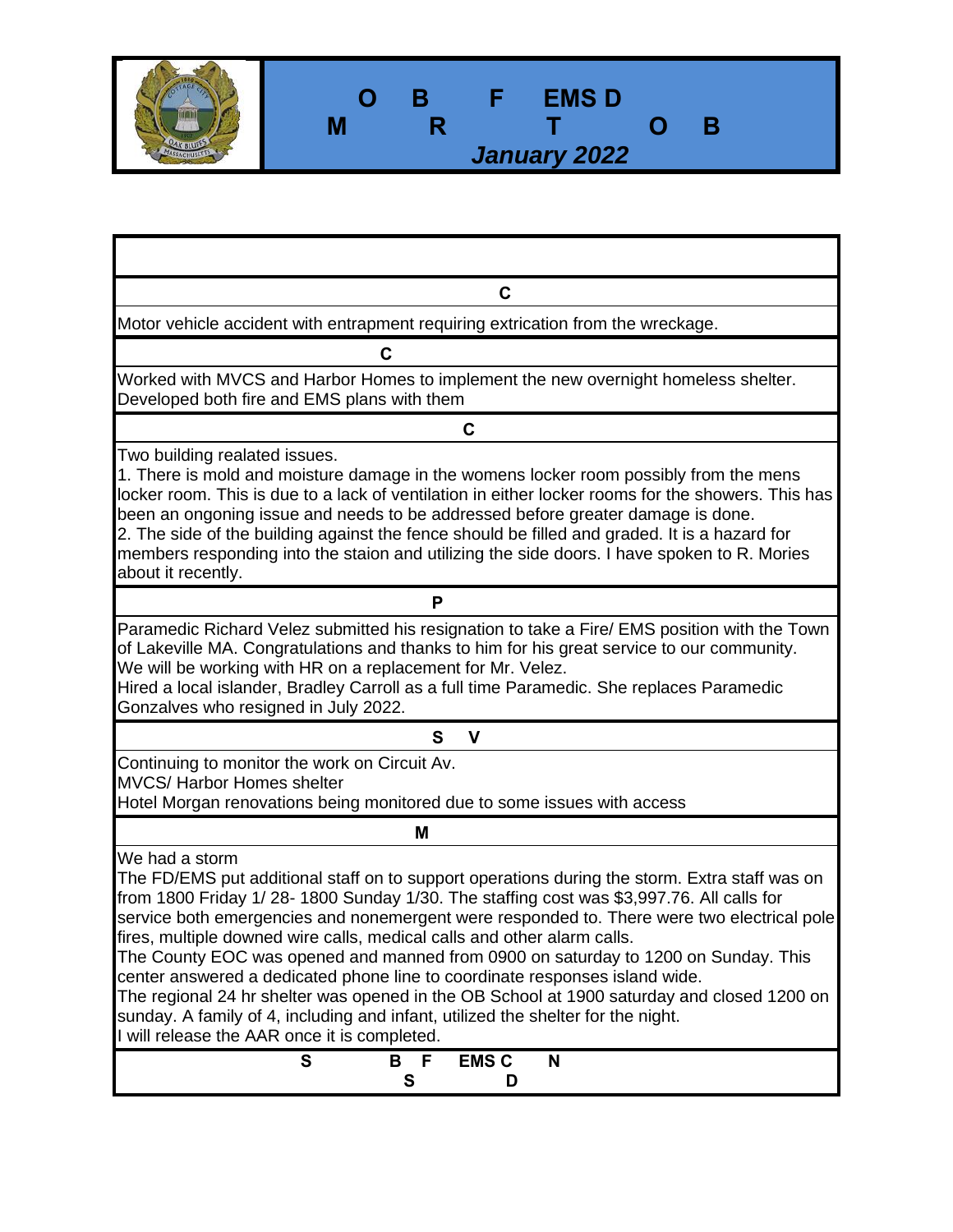#### Preliminary Fiscal Year 2022 Local Estimated Receipts By Monthly Collections (Unaudited)

|                                   |    | JUL              |                    | <b>AUG</b>               |      | <b>SEP</b>             |     | OCT     |     | <b>NOV</b>       | <b>DEC</b>                       |    | <b>JAN</b>               |     | <b>FEB</b>                                      |         | <b>MAR</b>               |     | <b>APR</b>               |          | <b>MAY</b> |    | <b>JUN</b>               | <b>YTD</b> |
|-----------------------------------|----|------------------|--------------------|--------------------------|------|------------------------|-----|---------|-----|------------------|----------------------------------|----|--------------------------|-----|-------------------------------------------------|---------|--------------------------|-----|--------------------------|----------|------------|----|--------------------------|------------|
|                                   |    |                  |                    |                          |      |                        |     |         |     |                  |                                  |    |                          |     |                                                 |         |                          |     |                          |          |            |    |                          |            |
| 01 MV Excise                      |    | 19,857           |                    | 50,566                   |      | 23,641                 |     | 34,214  | .S  | 26,872           | 36,131<br>Ŝ                      | Ŝ. | $8,301$ \$               |     | ٠                                               | Ś       | ٠                        |     |                          | .S       |            |    | ٠                        | 199,581    |
| 02 Other Excise                   |    | 53 <sub>1</sub>  |                    | 15                       |      | 1,023,846              |     | 4,199   |     | 3,041            | \$.<br>1,328,001<br>$\mathbf{1}$ |    | 123 <sup>5</sup>         |     |                                                 |         | ۰                        |     |                          |          |            |    | $\overline{\phantom{a}}$ | 2,359,278  |
| 03 Penalties and Interest         |    | 87,279           |                    | 39,088                   |      | 54,912                 |     | 16,004  |     | 13,156           | 14,183                           |    | 35,907                   |     |                                                 | Ś       | ٠                        |     | $\overline{\phantom{a}}$ |          |            |    | ٠                        | 260,528    |
| 04 Payments in Lieu of Taxes      |    |                  |                    |                          |      |                        |     |         |     |                  |                                  |    |                          |     |                                                 |         | ۰                        |     |                          |          |            |    | $\sim$                   |            |
| 08 Charges for Services-Trash     | Ŝ. | 36,550           |                    | 25,266                   |      | 19,512                 |     | 11,188  |     | 12,819           | 13,183                           |    | 10,365                   |     |                                                 |         | $\overline{\phantom{a}}$ |     |                          |          |            |    | $\sim$                   | 128,883    |
| 10 Fees                           |    | 10,621           |                    | 11,941                   | -S   | 7,372                  |     | 6,690   |     | 9,241            | 5,647<br>. I S                   | Ŝ. | 16,026                   |     |                                                 |         | $\overline{\phantom{a}}$ |     |                          |          |            |    | $\sim$                   | 67,538     |
| 11 Rentals                        |    | 8,500            |                    | 11,375                   |      | 200                    |     | 9,325   |     | 375 <sup>5</sup> | 725                              |    | 1,125                    |     |                                                 |         | $\overline{\phantom{a}}$ |     |                          |          |            |    | $\overline{\phantom{a}}$ | 31,625     |
| 00 Dept. Revenue-School           |    |                  |                    |                          |      |                        |     |         | -S  |                  |                                  |    |                          |     |                                                 |         | ۰                        |     |                          |          |            |    | $\overline{\phantom{a}}$ |            |
| 13 Dept. Revenue-Library          |    | 112              |                    | 255                      |      | 394                    |     | 45      |     | 221              | 101                              |    |                          |     |                                                 |         | $\overline{\phantom{a}}$ |     |                          |          |            |    | $\sim$                   | 1,128      |
| 16 Other Dept. Revenue            |    | 27,031           |                    | 7,209                    |      | 11,416                 |     | 14,041  |     | 13,446           | 17,821                           | Ŝ. | 8,323                    |     |                                                 |         | ۰                        |     |                          |          |            |    | $\overline{\phantom{a}}$ | 99,286     |
| 17 Licenses and Permits           |    | 19,448           |                    | 16,015                   |      | 23,372                 |     | 25,421  |     | 68,994           | 34,302<br>۱s                     |    | 39,517                   |     |                                                 |         | ۰                        |     |                          |          |            |    | $\overline{\phantom{a}}$ | 227,068    |
| 19 Fines and Forfeits             |    | 320 <sub>5</sub> |                    | 840                      | ı s  | 1,865                  |     | 350     |     | 1,030            | 5,330<br>-Ś                      |    | 1,935                    | ı s |                                                 |         | $\overline{\phantom{a}}$ |     |                          |          |            |    | $\overline{\phantom{a}}$ | 11,670     |
| 20 Investment Income              |    | 859              | $\ddot{\varsigma}$ | 758 \$                   |      | 418                    | I S | 384     |     | $343 \,$ \$      | 295                              | -Ś | $415$ \$                 |     |                                                 |         | $\overline{\phantom{a}}$ |     | $\overline{\phantom{a}}$ |          |            |    | $\sim$                   | 3,473      |
| 21 Other Miscellaneous-Recurring  |    | 331,871          |                    | 328,880                  |      | 164,813                |     | 15,125  |     | (518)            | .s<br>$\sim$                     |    | $\overline{\phantom{a}}$ |     | ٠                                               |         | $\overline{\phantom{a}}$ |     | $\overline{\phantom{a}}$ |          |            |    | ٠                        | 840,170    |
| 00 Miscellaneous-Non Recurring    |    |                  |                    | $\overline{\phantom{a}}$ |      |                        |     |         | .\$ |                  | Ś<br>$\overline{\phantom{a}}$    |    |                          |     |                                                 |         | ۰                        |     |                          |          |            |    | $\sim$                   |            |
|                                   |    |                  |                    |                          |      |                        |     |         |     |                  |                                  |    |                          |     |                                                 |         |                          |     |                          |          |            |    |                          |            |
| Total                             |    | 542,500          |                    | 492,208                  | S.   | 1,331,760              |     | 136,986 |     | 149,021          | \$1,455,718                      |    | $122,036$ \$             |     | ٠                                               | $\zeta$ | $\overline{\phantom{a}}$ |     | $\overline{a}$           | <b>S</b> |            |    | $\sim$                   | 4,230,229  |
|                                   |    |                  |                    |                          |      |                        |     |         |     |                  |                                  |    |                          |     |                                                 |         |                          |     |                          |          |            |    |                          |            |
| <b>Cummulative Monthly Totals</b> |    | 542,500          |                    | 1,034,708                | l \$ | 2,366,468 \$ 2,503,454 |     |         |     |                  | $$2,652,475$ $$4,108,193$        | \$ | 4,230,229                |     | $\frac{1}{2}$ 4,230,229 $\frac{1}{2}$ 4,230,229 |         |                          | I\$ | $4,230,229$ \$           |          | 4,230,229  | .s | 4,230,229                |            |
|                                   |    |                  |                    |                          |      |                        |     |         |     |                  |                                  |    |                          |     |                                                 |         |                          |     |                          |          |            |    |                          |            |
| Percent relative to FY21          |    | 19%              |                    | 19%                      |      | 92%                    |     | 14%     |     | 14%              | 40%                              |    | 41%                      |     |                                                 |         |                          |     |                          |          |            |    |                          |            |
| Percent relative to FY22 RECAP    |    | 12%              |                    | 23%                      |      | 53%                    |     | 56%     |     | 60%              | 92%                              |    | 95%                      |     |                                                 |         |                          |     |                          |          |            |    |                          |            |

| Est LER FY21 RECAP | 3.968.872 |
|--------------------|-----------|
| Est LER FY22 RECAP | 4.450.000 |
| Past 3 yr Avg      | 4.808.173 |

#### Preliminary Fiscal Year 2021 Local Estimated Receipts By Monthly Collections (Unaudited)

|                                  |  | JUL     |  |                          |     |              |            |                                                                                               |       |                          |             | <b>AUG</b> |            | <b>SEP</b>   | OCT                      | <b>NOV</b> |         | <b>DEC</b>                 |           | <b>JAN</b> | <b>FEB</b> |  | <b>MAR</b> |  | <b>APR</b> | <b>MAY</b> | <b>JUN</b> | <b>YTD</b> |
|----------------------------------|--|---------|--|--------------------------|-----|--------------|------------|-----------------------------------------------------------------------------------------------|-------|--------------------------|-------------|------------|------------|--------------|--------------------------|------------|---------|----------------------------|-----------|------------|------------|--|------------|--|------------|------------|------------|------------|
|                                  |  |         |  |                          |     |              |            |                                                                                               |       |                          |             |            |            |              |                          |            |         |                            |           |            |            |  |            |  |            |            |            |            |
| 01 MV Excise                     |  | 17,565  |  | 28,178                   |     | $35,346$ \$  | 43,340     | 34,117                                                                                        |       | 21,696                   | Ŝ.          | 2,031      | 212,517    |              | 426,298                  |            | 42,544  | 50,660 \$                  | 144,511   | 1,058,802  |            |  |            |  |            |            |            |            |
| 02 Other Excise                  |  |         |  | 38                       | د.  | 82,783       | 853,330 \$ | 25                                                                                            |       | 412,308                  |             | 163        | 2,355      | -Ś           | 111,685                  |            | 582     | 143S                       | 211,442   | 1,674,854  |            |  |            |  |            |            |            |            |
| 03 Penalties and Interest        |  | 31,083  |  | 21,830                   |     | $18,645$ \$  | 20,628     | 37,880                                                                                        |       | 17,703                   |             | 23,983     | 116,254    | -S           | 22,621                   |            | 27,743  | 146,501                    | 31,915    | 516,786    |            |  |            |  |            |            |            |            |
| 04 Payments in Lieu of Taxes     |  |         |  | $\overline{\phantom{a}}$ |     |              |            |                                                                                               |       |                          |             |            |            |              |                          |            |         | 15,951                     | $\sim$    | 15,951     |            |  |            |  |            |            |            |            |
| 08 Charges for Services-Trash    |  | 31,265  |  | 36,860                   |     | 15,595       | 17,585     | 11,355                                                                                        |       | 10,580                   |             | 8,960      | 8,335      |              | 10,230                   |            | 16,320  | $19,805$ \$                | 33,695    | 220,585    |            |  |            |  |            |            |            |            |
| 10 Fees                          |  | 17,223  |  | 14,481                   |     | 11,410 \$    | 5,923      | 8,668                                                                                         | - IS- | 10,020                   |             | 10,450     | (21,600)   |              | 7,817                    |            | 7,601   | 7,508                      | 1,794     | 81,294     |            |  |            |  |            |            |            |            |
| 11 Rentals                       |  | 1,200   |  | 2,050                    | l S | 750 \$       |            | 1,125                                                                                         | .S    | 350                      | s           | 3,200      | $(750)$ \$ |              | 5,225                    |            | 300     | 18,584                     | 6,150     | 38,184     |            |  |            |  |            |            |            |            |
| 00 Dept. Revenue-School          |  |         |  | $\overline{\phantom{a}}$ |     |              |            | $\overline{\phantom{a}}$                                                                      |       | $\sim$                   |             | ۰          |            | <sup>5</sup> | $\overline{\phantom{a}}$ |            | $\sim$  |                            | $\sim$    |            |            |  |            |  |            |            |            |            |
| 13 Dept. Revenue-Library         |  | 53      |  |                          |     |              | 61         |                                                                                               |       | 33                       |             | 16         | 23         |              | 410                      |            | 30      | 88                         | (893)     | (180)      |            |  |            |  |            |            |            |            |
| 16 Other Dept. Revenue           |  | 8,666   |  | 11,792                   |     | 20,763       | (1, 182)   | (331)                                                                                         |       | 51,479                   |             | 6,910      | 7,284      | -Ś           | 19,307                   |            | 12,874  | 23,171                     | 19,548    | 180,281    |            |  |            |  |            |            |            |            |
| 17 Licenses and Permits          |  | 28,395  |  | 18,935                   |     | 16,640       | 24,244     | 19,933                                                                                        |       | 64,194                   | S           | 23,085     | 14,068     |              | 84,698                   |            | 39,095  | 34,063                     | 45,122    | 412,472    |            |  |            |  |            |            |            |            |
| 19 Fines and Forfeits            |  | 220     |  | 33                       |     | $1,571$ \$   | 456        | 435                                                                                           | .S    | 169 <sup>5</sup>         |             | 270        | 1,124      |              | 520                      |            | 893 \$  |                            | 295       | 5,985      |            |  |            |  |            |            |            |            |
| 20 Investment Income             |  | 8,276   |  | 6,260                    |     | 5,557        | 7,964      | $7,803$ \$                                                                                    |       | $1,696$ \$               |             | 669        | 1,272      |              | 716                      | -S         | 332     | 811                        | 1,215     | 42,571     |            |  |            |  |            |            |            |            |
| 21 Other Miscellaneous-Recurring |  | 313,472 |  | 274,170                  |     | 150.702      | (3,929)    | 13,435                                                                                        |       | 350 <sub>5</sub>         |             |            | 90,689     |              | 47,164                   |            | 23,278  | 88,935                     | 168,816   | 1,167,083  |            |  |            |  |            |            |            |            |
| 00 Miscellaneous-Non Recurring   |  |         |  | $\overline{\phantom{a}}$ |     |              |            | $\overline{\phantom{a}}$                                                                      |       | $\overline{\phantom{a}}$ |             |            |            | -Ś           | $\overline{\phantom{a}}$ |            |         |                            | 250       | 250        |            |  |            |  |            |            |            |            |
|                                  |  |         |  |                          |     |              |            |                                                                                               |       |                          |             |            |            |              |                          |            |         |                            |           |            |            |  |            |  |            |            |            |            |
| Total                            |  | 457,417 |  | 414,625                  |     | 359,762      | 968,420    | 134,445                                                                                       |       | 590,578                  | $\varsigma$ | 79,735     | 431,571    |              | 736,690                  |            | 171,592 | $406,221$ \$               | 663,860   | 5,414,917  |            |  |            |  |            |            |            |            |
|                                  |  |         |  |                          |     |              |            |                                                                                               |       |                          |             |            |            |              |                          |            |         |                            |           |            |            |  |            |  |            |            |            |            |
| Cummulative Monthly Totals       |  | 457,417 |  | 872,043                  | S.  | 1,231,804 \$ |            | 2,200,225 \,\$2,334,670 \,\$2,925,248 \,\$3,004,983 \,\$3,436,555 \,\$4,173,245 \,\$4,344,837 |       |                          |             |            |            |              |                          |            |         | $\frac{1}{2}$ 4,751,057 \$ | 5,414,917 |            |            |  |            |  |            |            |            |            |

Percent realtive to FY21 RECAP 12% 22% 31% 55% 59% 74% 76% 87% 105% 109% 120% 136%

| Est LER FY20 RECAP |   | 4.128.000 |
|--------------------|---|-----------|
| Est LER FY21 RECAP |   | 3.968.872 |
| Past 3 yr Avg      | S |           |
| Actual FY20        |   | 4,734,515 |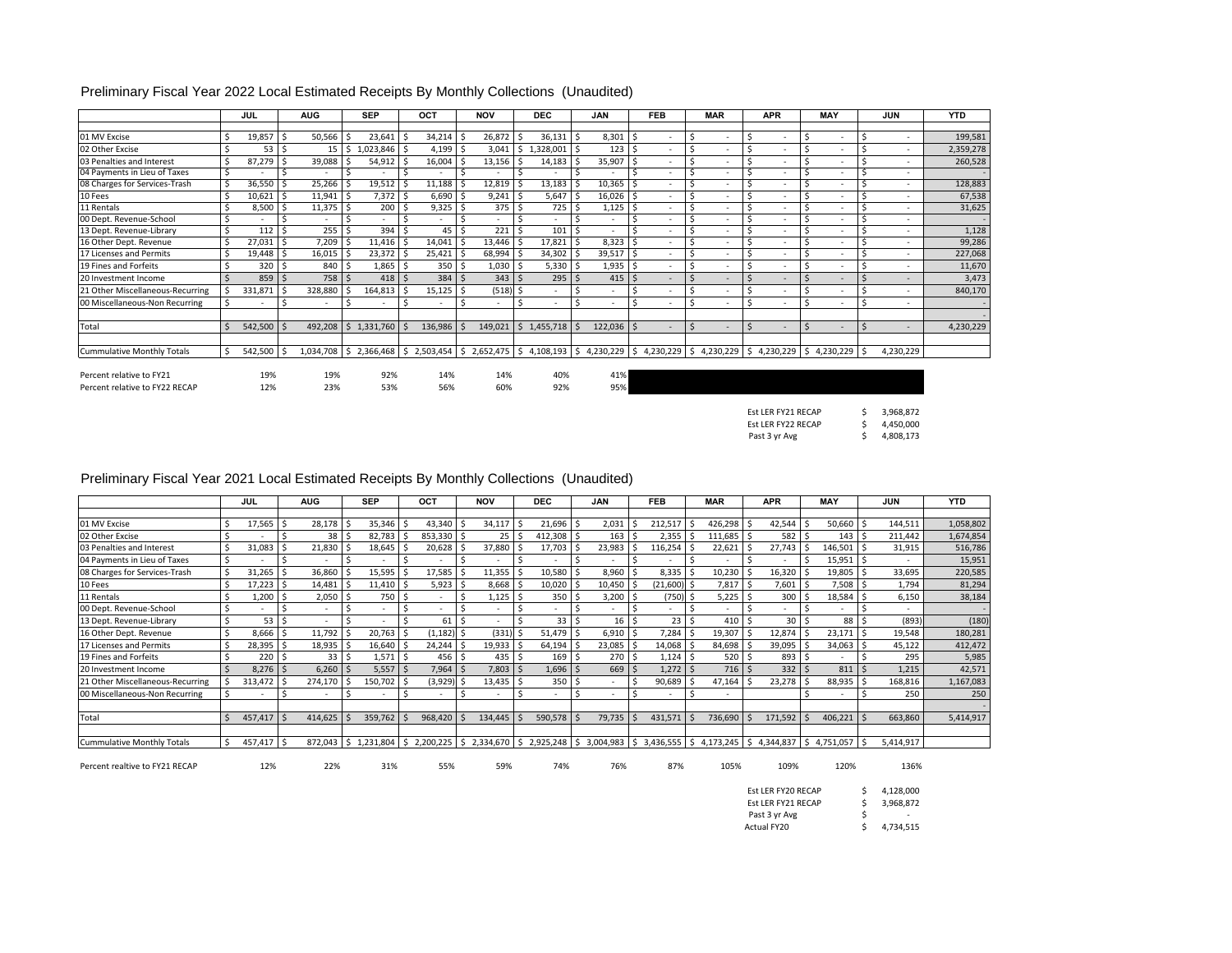a tyler erp solution

munis

#### **FOR 2022 07 JOURNAL DETAIL 2022 1 TO 2022 13**

|          | ORIGINAL APPROP                          | <b>REVISED BUDGET</b> | <b>YTD ACTUAL</b> | MTD ACTUAL    | <b>ENCUMBRANCES</b> | <b>AVAILABLE BUDGET</b> | % USED |
|----------|------------------------------------------|-----------------------|-------------------|---------------|---------------------|-------------------------|--------|
|          |                                          |                       |                   |               |                     |                         |        |
|          | 01 GENERAL FUND                          |                       |                   |               |                     |                         |        |
|          | 01 MOTOR VEH EXCISE                      |                       |                   |               |                     |                         |        |
|          | $-800,000.00$<br>02 OTHER EXCISE         | $-800,000.00$         | $-199,548.98$     | $-8,300.66$   | 0.00                | $-600, 451.02$          | 24.9%  |
|          | $-1,399,910.00$                          | $-1,399,910.00$       | $-2, 359, 297.38$ | $-123.00$     | 0.00                | 959, 387. 38            | 168.5% |
|          | 03 PENALTIES & INTEREST<br>$-100,000.00$ | $-100,000.00$         | $-260,541.58$     | $-35,906.70$  | 0.00                | 160,541.58              | 260.5% |
| 04 PILOT | $-14,000.00$                             | $-14,000.00$          | 0.00              | 0.00          | 0.00                | $-14,000.00$            | .0%    |
|          | 08 CHGS TRASH DISP<br>$-175,000.00$      | $-175,000.00$         | $-128,883.00$     | $-10, 365.00$ | 0.00                | $-46, 117.00$           | 73.6%  |
|          | 09 OTHER CHGS                            |                       |                   |               |                     |                         |        |
| 10 FEES  | 0.00                                     | 0.00                  | 1,464.89          | 0.00          | 0.00                | $-1, 464.89$            | 100.0% |
|          | $-88,500.00$<br>11 RENTALS               | $-88,500.00$          | $-67, 537.26$     | $-16,025.58$  | 0.00                | $-20,962.74$            | 76.3%  |
|          | $-45,000.00$                             | $-45,000.00$          | $-29, 375.00$     | 1,125.00      | 0.00                | $-15,625.00$            | 65.3%  |
|          | 13 DEPT LIBRARY<br>$-2,500.00$           | $-2,500.00$           | $-1,128.02$       | 0.00          | 0.00                | $-1, 371.98$            | 45.1%  |
|          | 16 OTHER DEPTL<br>$-122,500.00$          | $-122,500.00$         | $-99, 286.29$     | $-8,322.74$   | 0.00                | $-23, 213.71$           | 81.1%  |
|          | 17 LIC & PERMITS<br>$-396,700.00$        | $-396,700.00$         | $-227,067.70$     | $-39,516.50$  | 0.00                | $-169,632.30$           | 57.2%  |
|          | 19 FINES & FORFEIT<br>$-15,000.00$       | $-15,000.00$          | $-11,670.00$      | $-1,935.00$   | 0.00                | $-3,330.00$             | 77.8%  |
|          | 20 INVMT INCOME                          |                       |                   |               |                     |                         |        |
|          | $-50,000.00$<br>21 MISC RECURRING        | $-50,000.00$          | $-3,472.77$       | $-415.15$     | 0.00                | $-46, 527.23$           | 6.9%   |
|          | $-950,000.00$                            | $-950,000.00$         | $-840, 170.31$    | 0.00          | 0.00                | $-109,829.69$           | 88.4%  |
|          | TOTAL GENERAL FUND<br>$-4, 159, 110.00$  | $-4, 159, 110.00$     | $-4, 226, 513.40$ | $-119,785.33$ | 0.00                | 67,403.40               | 101.6% |
|          | TOTAL REVENUES<br>$-4, 159, 110.00$      | $-4, 159, 110.00$     | $-4, 226, 513.40$ | $-119,785.33$ | 0.00                | 67,403.40               |        |
|          | GRAND TOTAL<br>$-4, 159, 110.00$         | $-4, 159, 110.00$     | $-4, 226, 513.40$ | $-119,785.33$ | 0.00                | 67,403.40               | 101.6% |

\*\* END OF REPORT - Generated by Carrie Blair \*\*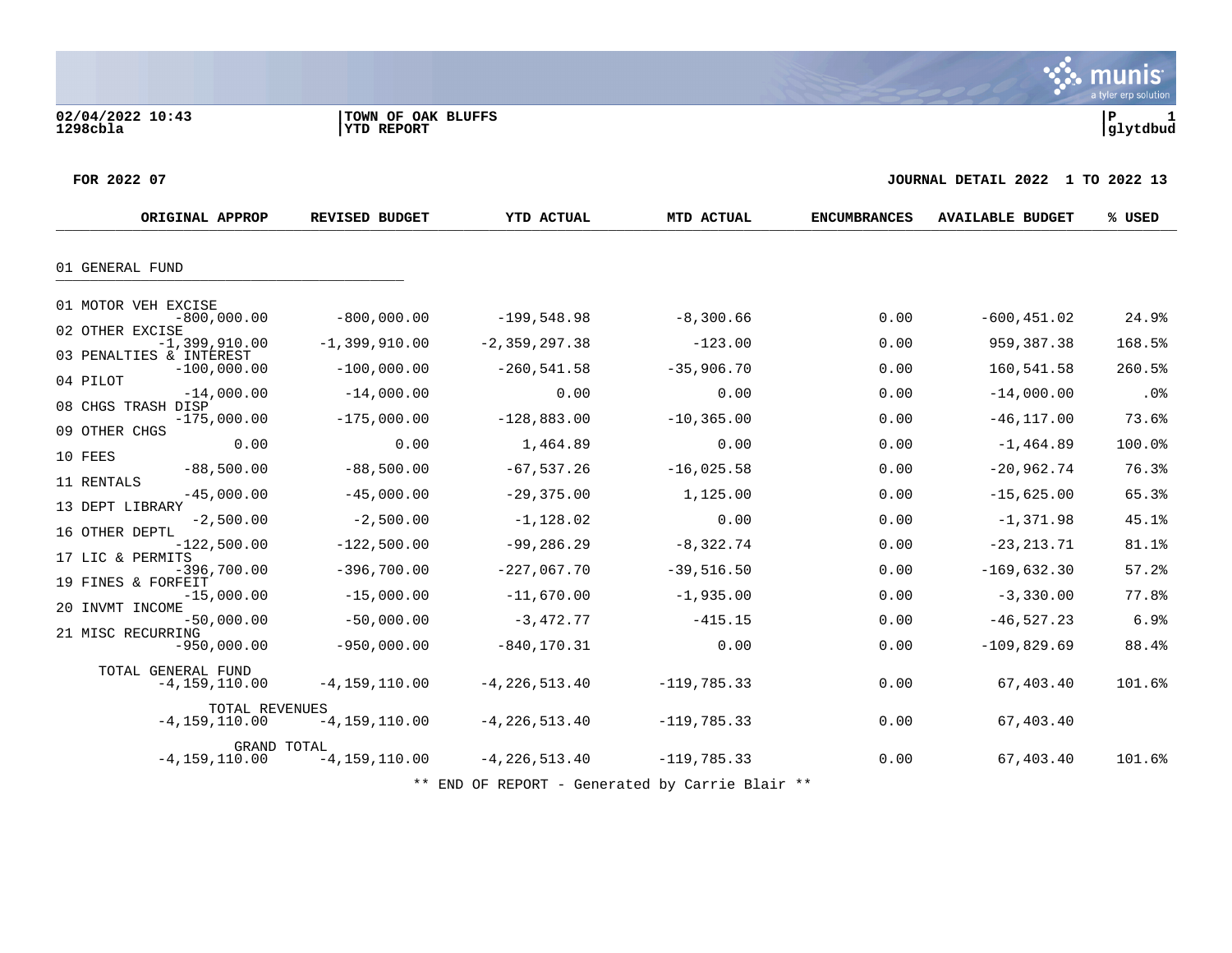**02/04/2022 10:43 |TOWN OF OAK BLUFFS |P 2 1298cbla |YTD REPORT |glytdbud**



**REPORT OPTIONS**  \_\_\_\_\_\_\_\_\_\_\_\_\_\_\_\_\_\_\_\_\_\_\_\_\_\_\_\_\_\_\_\_\_\_\_\_\_\_\_\_\_\_\_\_\_\_\_\_\_\_\_\_\_\_\_\_\_\_\_\_\_\_\_\_\_\_\_\_\_\_\_\_\_\_\_\_\_\_\_\_\_\_\_\_\_\_\_\_\_\_\_\_\_\_\_\_\_\_\_\_\_\_\_\_\_\_\_\_\_\_\_\_\_\_\_\_\_\_\_\_\_\_\_\_\_\_\_\_\_\_\_\_

Field # Total Page Break Year/Period: 2022/ 7<br>
1 Y N Print revenue as cree Sequence 1 1 Y N Print revenue as credit: Y<br>
Sequence 2 10 Y N Print totals only: Y Sequence 2 10 Y N Print totals only: Y<br>Sequence 3 0 N N Suppress zero balaco Sequence 3 0 0 N N Suppress zero bal accts: Y<br>Sequence 4 0 N N Print full GL account: N Print full GL account: N Double space: N Report title:  $Rol1$  projects to object: N YTD REPORT Carry forward code: 1 Print journal detail: Y Print Full or Short description: F<br>Print MTD Version: Y Print MTD Version: Y The Second To Yr/Per: 2022/13 Print Revenues-Version headings: N 1nclude budget entries: Y<br>Format type: 1 1ncl encumb/liq entries: Incl encumb/liq entries: Y<br>Sort by JE # or PO #: J Print revenue budgets as zero: N Sort by JE # or PO #: J Include Fund Balance: N New York Beasing Detail format option: 1 Include requisition amount: N Multiyear view: D Amounts/totals exceed 999 million dollars: Y

Find Criteria Field Name Fund 01 Department Character Code 01:21 Org Object 4\* Account type Account status Active Rollup Code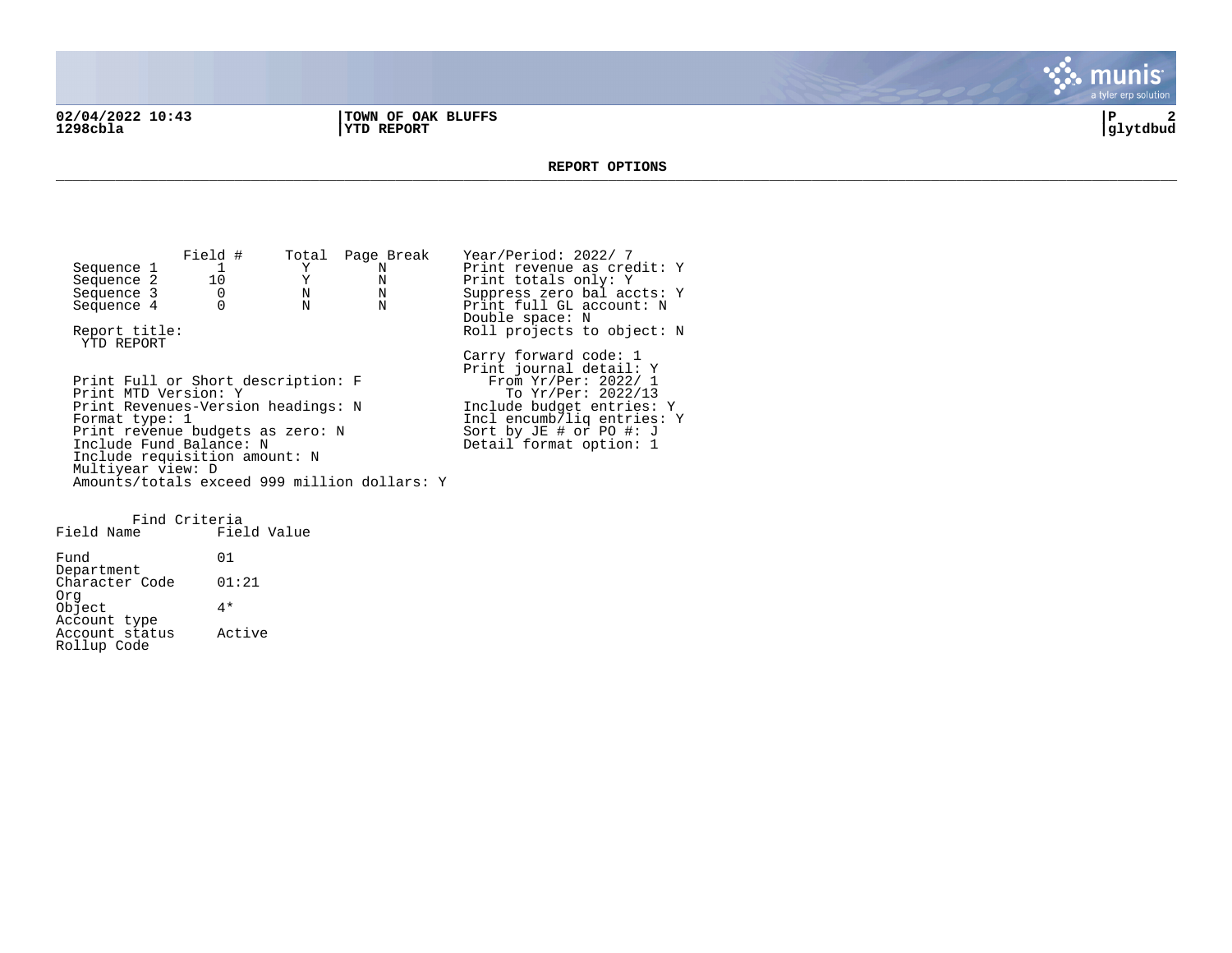**02/04/2022 11:03 |TOWN OF OAK BLUFFS |P 1**

#### **FOR 2022 07 JOURNAL DETAIL 2022 1 TO 2022 13**

| ORIGINAL APPROP                           | <b>REVISED BUDGET</b> | YTD EXPENDED   | MTD EXPENDED | <b>ENCUMBRANCES</b> | <b>AVAILABLE BUDGET</b> | % USED |
|-------------------------------------------|-----------------------|----------------|--------------|---------------------|-------------------------|--------|
| 01 GENERAL FUND                           |                       |                |              |                     |                         |        |
|                                           |                       |                |              |                     |                         |        |
| 108 OTHER GOVT SUPPORT                    |                       |                |              |                     |                         |        |
| 228,570.00                                | 228,570.00            | 100,342.50     | 0.00         | 0.00                | 128,227.50              | 43.9%  |
| 122 BOARD OF SELECTMEN<br>545,961.52      | 545,961.52            | 263,574.16     | 44,863.93    | 0.00                | 282,387.36              | 48.3%  |
| 131 FINANCE COMMITTEE                     |                       |                |              |                     |                         |        |
| 7,675.00<br>132 FIN COMM RESERVE FD.      | 7,675.00              | 2,093.13       | 300.00       | 0.00                | 5,581.87                | 27.3%  |
| 50,000.00                                 | 50,000.00             | 0.00           | 0.00         | 0.00                | 50,000.00               | .0%    |
| 135 TOWN ACCOUNTANT<br>162,800.00         | 162,800.00            | 89,109.72      | 11,865.60    | 0.00                | 73,690.28               | 54.7%  |
| 141 ASSESSORS<br>181,617.13               | 181,617.13            | 110,666.60     | 15,741.60    | 0.00                | 70,950.53               | 60.9%  |
| 144 TREAS/COLL (FIXED P/R COST)           |                       |                |              |                     |                         |        |
| 4,663,337.64<br>146 TREASURER/COLLECTOR   | 4,663,337.64          | 3, 126, 479.94 | 19,006.60    | 0.00                | 1,536,857.70            | 67.0%  |
| 243,102.46                                | 243,102.46            | 145,086.04     | 21,655.40    | 0.00                | 98,016.42               | 59.7%  |
| 155 INFORMATION TECHNOLOGY<br>375,424.00  | 375,424.00            | 270,855.03     | 26,807.19    | 0.00                | 104,568.97              | 72.1%  |
| 161 TOWN CLERK                            |                       |                |              |                     |                         |        |
| 143,658.21<br>163 BOARD OF REGISTRARS     | 143,658.21            | 78,646.94      | 10,681.81    | 0.00                | 65,011.27               | 54.7%  |
| 27,483.10                                 | 27,483.10             | 3,358.85       | 2,157.95     | 0.00                | 24, 124. 25             | 12.2%  |
| 171 CONSERVATION COMMISSION<br>109,614.96 | 109,614.96            | 42, 277.82     | 5,845.60     | 0.00                | 67,337.14               | 38.6%  |
| 175 PLANNING BOARD                        |                       |                |              |                     |                         |        |
| 53,307.75<br>199 UNCLASSIFIED (SELECTMEN) | 53,307.75             | 30,119.52      | 4,375.51     | 0.00                | 23, 188. 23             | 56.5%  |
| 1,311,327.00                              | 1,311,327.00          | 1,075,064.57   | 24,320.10    | 0.00                | 236, 262.43             | 82.0%  |
| 210 POLICE DEPARTMENT<br>2,656,120.04     | 2,656,120.04          | 1,556,608.10   | 184,916.34   | 0.00                | 1,099,511.94            | 58.6%  |
| 220 FIRE DEPARTMENT                       |                       |                |              |                     |                         |        |
| 522,094.72<br>231 AMBULANCE SERVICE       | 522,094.72            | 184, 328.82    | 16,783.23    | 0.00                | 337,765.90              | 35.3%  |
| 504,971.40                                | 504,971.40            | 211,800.91     | 30,859.54    | 0.00                | 293,170.49              | 41.9%  |
| 241 BUILDING INSPECTOR<br>243,647.73      | 243,647.73            | 111,337.82     | 16,418.04    | 0.00                | 132,309.91              | 45.7%  |
| 249 SHELLFISH                             |                       |                |              |                     |                         |        |
| 211,716.94<br>291 EMERGENCY MANAGEMENT    | 211,716.94            | 106,874.01     | 11,777.77    | 0.00                | 104,842.93              | 50.5%  |
| 27,200.00                                 | 27,200.00             | 8,455.01       | 3,300.00     | 0.00                | 18,744.99               | 31.1%  |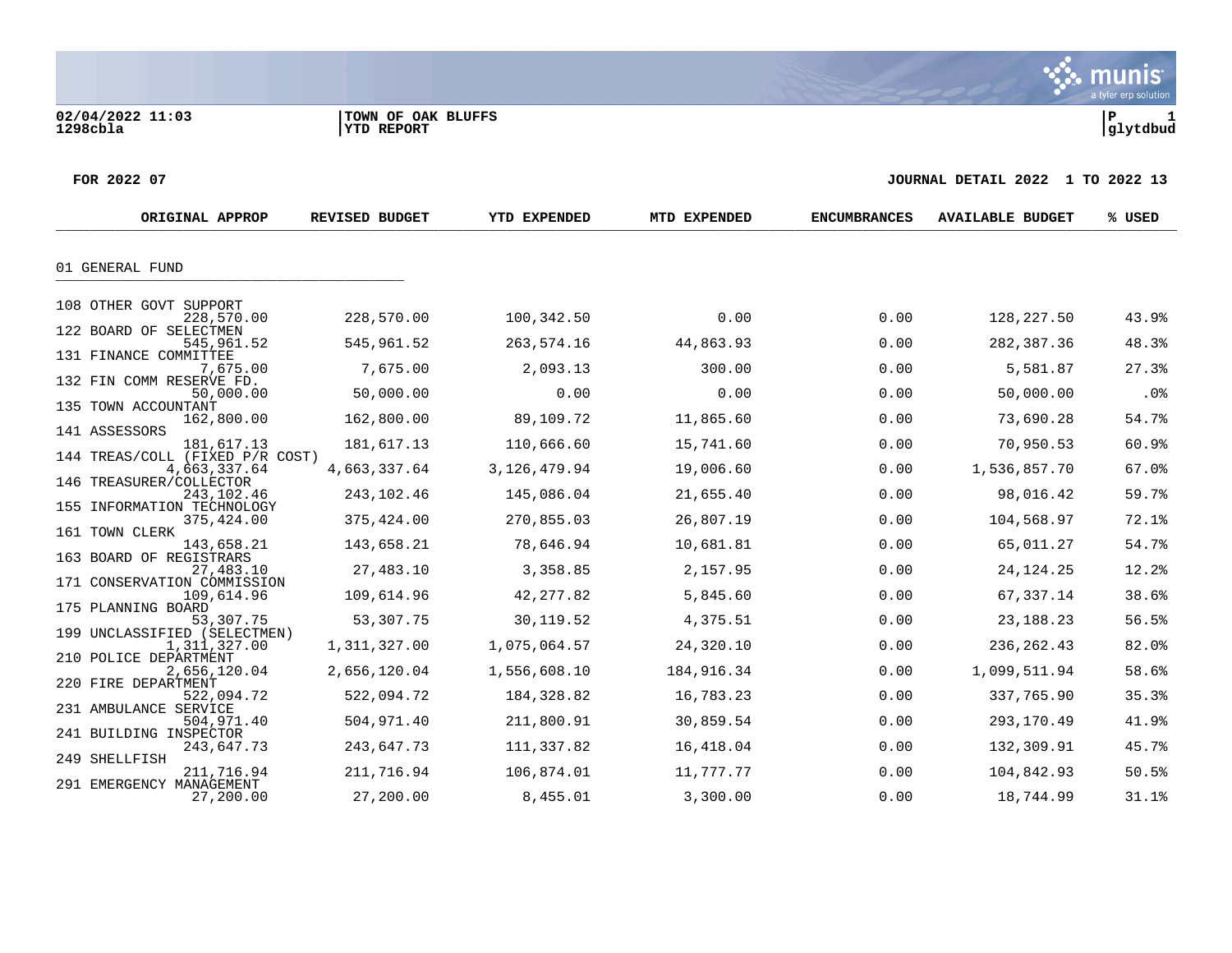**02/04/2022 11:03 |TOWN OF OAK BLUFFS |P 2**

#### **FOR 2022 07 JOURNAL DETAIL 2022 1 TO 2022 13**

| ORIGINAL APPROP                                                               | <b>REVISED BUDGET</b> | EXPENDED<br>YTD | MTD EXPENDED                                    | <b>ENCUMBRANCES</b> | <b>AVAILABLE BUDGET</b> | % USED |
|-------------------------------------------------------------------------------|-----------------------|-----------------|-------------------------------------------------|---------------------|-------------------------|--------|
| 296 MARINA MANAGER                                                            |                       |                 |                                                 |                     |                         |        |
| 286,093.00                                                                    | 286,093.00            | 195,777.68      | 9,360.38                                        | 0.00                | 90,315.32               | 68.4%  |
| 300 OAK BLUFFS SCHOOL<br>8,987,185.30                                         | 8,987,185.30          | 4,041,844.56    | 927,706.20                                      | 0.00                | 4,945,340.74            | 45.0%  |
| 301 MARTHA'S VINEYARD REG HS<br>5, 473, 468. 48<br>421 HIGHWAY-ADMINISTRATION | 5,473,468.48          | 4,105,101.36    | 0.00                                            | 0.00                | 1,368,367.12            | 75.0%  |
| 1,736,153.86                                                                  | 1,736,153.86          | 1,097,064.98    | 134,701.79                                      | 0.00                | 639,088.88              | 63.2%  |
| 519 BOARD OF HEALTH<br>245, 914. 23                                           | 245, 914.23           | 107,237.86      | 10,635.20                                       | 0.00                | 138,676.37              | 43.6%  |
| 541 COUNCIL ON AGING<br>124,382.22<br>543 VETERANS<br><b>SERVICES</b>         | 124,382.22            | 72,436.36       | 9,310.00                                        | 0.00                | 51,945.86               | 58.2%  |
| 60,500.00<br>610 LIBRARY                                                      | 60,500.00             | 24, 318.53      | 3,640.12                                        | 0.00                | 36, 181. 47             | 40.2%  |
| 576,002.43                                                                    | 576,002.43            | 306,326.55      | 45,075.15                                       | 0.00                | 269,675.88              | 53.2%  |
| 612 ARTS COUNCIL<br>2,000.00                                                  | 2,000.00              | 2,000.00        | 0.00                                            | 0.00                | 0.00                    | 100.0% |
| 630 PARKS AND RECREATION<br>197.506.20                                        | 197,506.20            | 168,497.40      | 0.00                                            | 0.00                | 29,008.80               | 85.3%  |
| 710 MATURING DEBT-PRINCIPAL<br>2,459,102.48<br>750 MATURING DEBT-INTEREST     | 2,459,102.48          | 1,274,102.48    | 0.00                                            | 0.00                | 1,185,000.00            | 51.8%  |
| 871,957.79                                                                    | 871,957.79            | 538,615.47      | 0.00                                            | 0.00                | 333, 342.32             | 61.8%  |
| 760 MATURING BAN-INTEREST<br>50,000.00                                        | 50,000.00             | 0.00            | 0.00                                            | 0.00                | 50,000.00               | $.0\%$ |
| TOTAL GENERAL FUND<br>33, 339, 895.59                                         | 33, 339, 895.59       | 19,450,402.72   | 1,592,105.05                                    | 0.00                | 13,889,492.87           | 58.3%  |
| <b>GRAND TOTAL</b><br>33, 339, 895.59                                         | 33, 339, 895.59       | 19,450,402.72   | 1,592,105.05                                    | 0.00                | 13,889,492.87           | 58.3%  |
|                                                                               |                       |                 | ** END OF REPORT - Generated by Carrie Blair ** |                     |                         |        |

|     | WWTF (app) | 675, 133.44   |
|-----|------------|---------------|
| ATM |            | 34,015,029.03 |